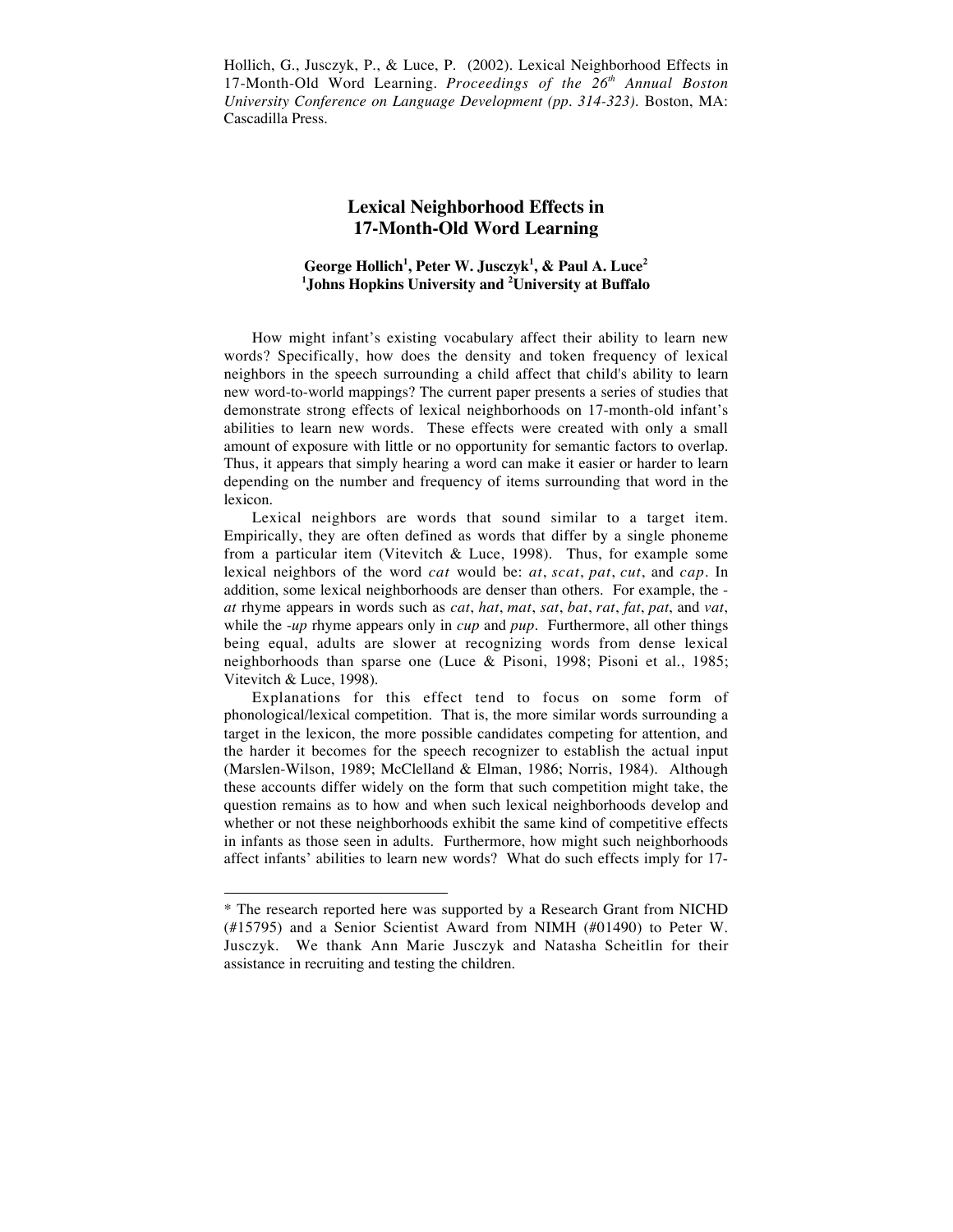month-old infants, who are at the cusp of the word-learning explosion? For example, a child who knows the word *bat* could learn the word *hat* more quickly because familiarity with the –*at* sound structure makes it easier to focus on the mapping between word and object. In contrast, the mere existence of the word *bat* in that child's vocabulary might make that child unwilling to assign a new word object pairing to a phonological item so close in pronunciation.

The preliminary evidence for lexical neighborhood effects is unambiguous, if somewhat complex. That is, there is a host of studies that seem to indicate that infants possess rather sophisticated phonological specificity for speech representations (Eimas et al., 1971; Jusczyk & Aslin,1995). For example, Jusczyk and Aslin (1995) were able to show that 7.5-month-old infants familiarized with the word *cup* would not false alarm to words such as *cut*. Similarly, Swingley, Pinto, & Fernald, (1999) find that infants are slower to recognize mispronunciations of familiar words in a preferential looking task – also supporting the idea that infant have detailed phonological representations for words.

However, when it comes time to teach infants the meaning for similar sounding words, infants (even 24 months of age) seem to be considerably impaired (Barton, 1978; Gerken, Murphy & Aslin, 1995; Shvachkin, 1973; Stager & Werker, 1997). A particularly telling example of this can be found in the work of Stager and Werker (1997). They found that 14-month-old infants would dis-habituate when a speech signal changed from *bih* to *dih*, but only if the visual display accompanying these stimuli was a neutral checkerboard pattern. In contrast, when they attempted to pair two novel objects with the two differingspeech signals, the infants did not show evidence of learning the appropriate mappings.

Thus, it appears that while infants are sensitive to tiny differences in pronunciation, they require larger phonological differences in establishing independent lexical representations. Under this hypothesis then, infants are cautious word learners who require a great deal of evidence before they are willing to assign new lexical status to an item. Not only is such a strategy adaptive, as infants must recognize many different realizations of the same word in different contexts, but this account is also consistent with other findings in early infant word learning that suggest infants are extremely conservative in their willingness to attach word and meaning (see for example Hollich, Hirsh-Pasek, and Golinkoff, 2000).

However, infants must ultimately learn words that sound similar. From Dr. Seuss to alliteration, the structure of language is such that some overlap is inevitable. Instead of having to learn two words that sound similar, infants often find themselves having to learn up to six similar sounding words, on average, and in some cases as many as thirty-four (Charles-Luce & Luce (1990, 1995). This raises the question of how infants' internal phonological representations for existing words could affect their ability to learn similar sounding words. More specifically, the goal of the current series of studies was to directly examine the effects of lexical density and token frequency in children's acquisition of two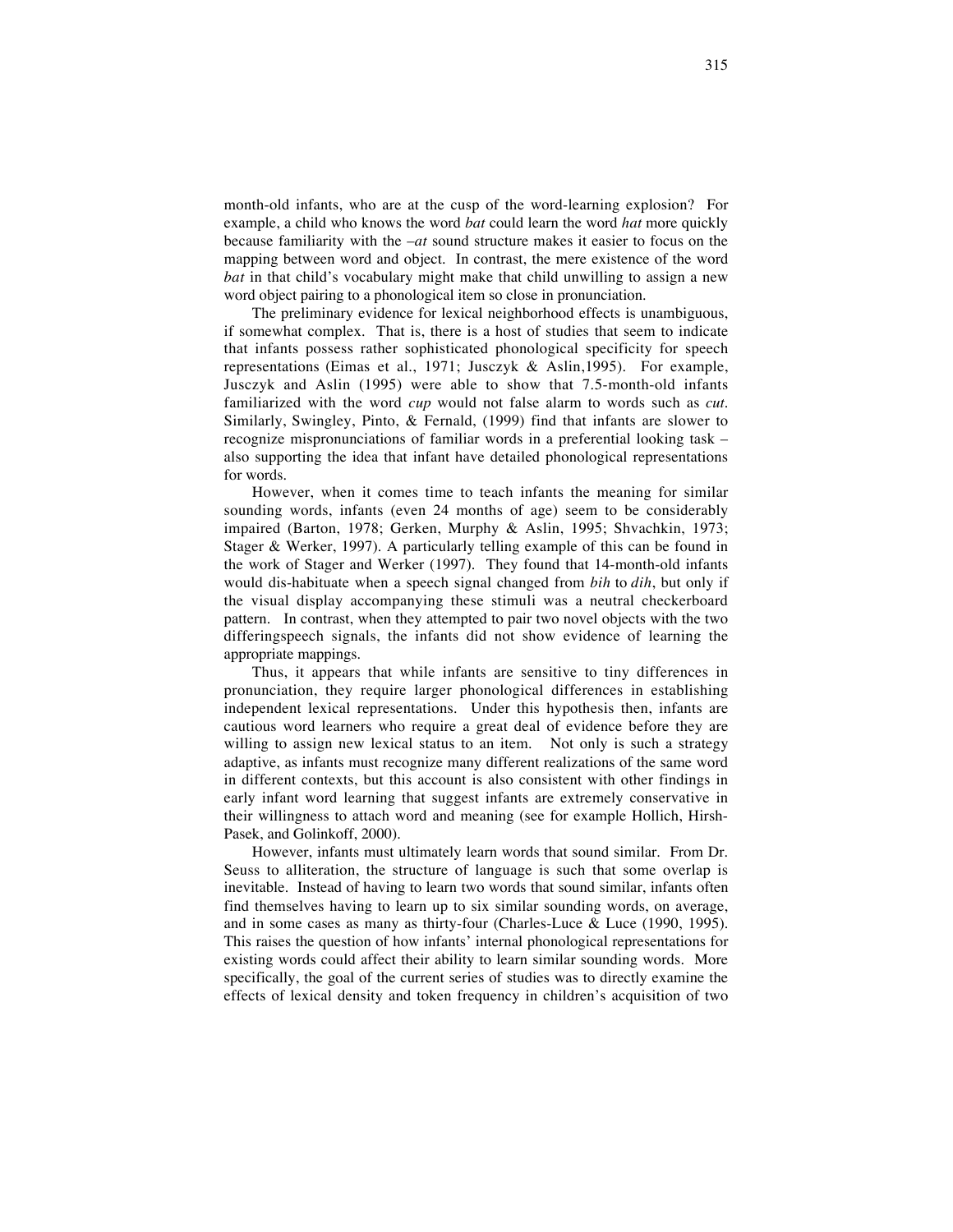new word-to-world mappings. However because it was known that learning two similar words is difficult, we decided to teach infants two dissimilar words whose neighborhoods had different densities. Furthermore, because infants know only a small number of words, because there is great variability in what those words might be, because frequency is also problematic, and because conceptual factors could also play a role, we decided to use nonsense words from low density, low frequency (in English) neighborhoods.

### **1. Experiment 1: Density Effects**

Experiment 1 tested the effects of prior familiarization with lexical neighbors on 17-month-old abilities to learn new words. This experiment used use the headturn preference procedure for familiarization and the split-screen preferential looking paradigm for training and test. The headturn preference procedure was used to familiarize infants with a dense and a sparse neighborhood. After familiarization, the split-screen procedure was used to test infants on their ability to learn a referent for the target words of these neighborhoods. It was expected that the infants should learn the target word from the sparse neighborhood better than the target from the dense neighborhood.

The participants were 20 17-month-olds from monolingual American-English-speaking homes (mean age: 17.07 months, range: 16.75 months to 17.48 months). Eight additional infants were tested, but their data were not included because of excessive fussiness or crying.

## **1.1. Stimuli**

Four lists of 12 CVC words (see Table 1) were created to constitute the familiarization portion of the study, although individual children would hear only two of these lists. Two of the lists, the high-density lists, consisted of 12 phonetic neighbors of the target words: *tirb* and *pawch.* Four of these neighbors differed from the target word in their initial consonant, four in the vowel, and four in the final consonant. The other two lists, the low-density lists, consisted of three of the same neighbors (one each differing in the initial consonant, vowel, or final consonant) from the high-density list and nine filler items that were unrelated to the neighbors.

Six different orders of the lists were recorded, thus providing for a variety of tokens and making the lists more interesting. While the orders were random, the low-density lists had the constraint that one of the neighbors had to be present within the first four words. Furthermore, across the six low-density lists, the neighbors present in the first four words were balanced so that there were two that began with the same initial consonant, two with the same vowel, and two with the final consonant.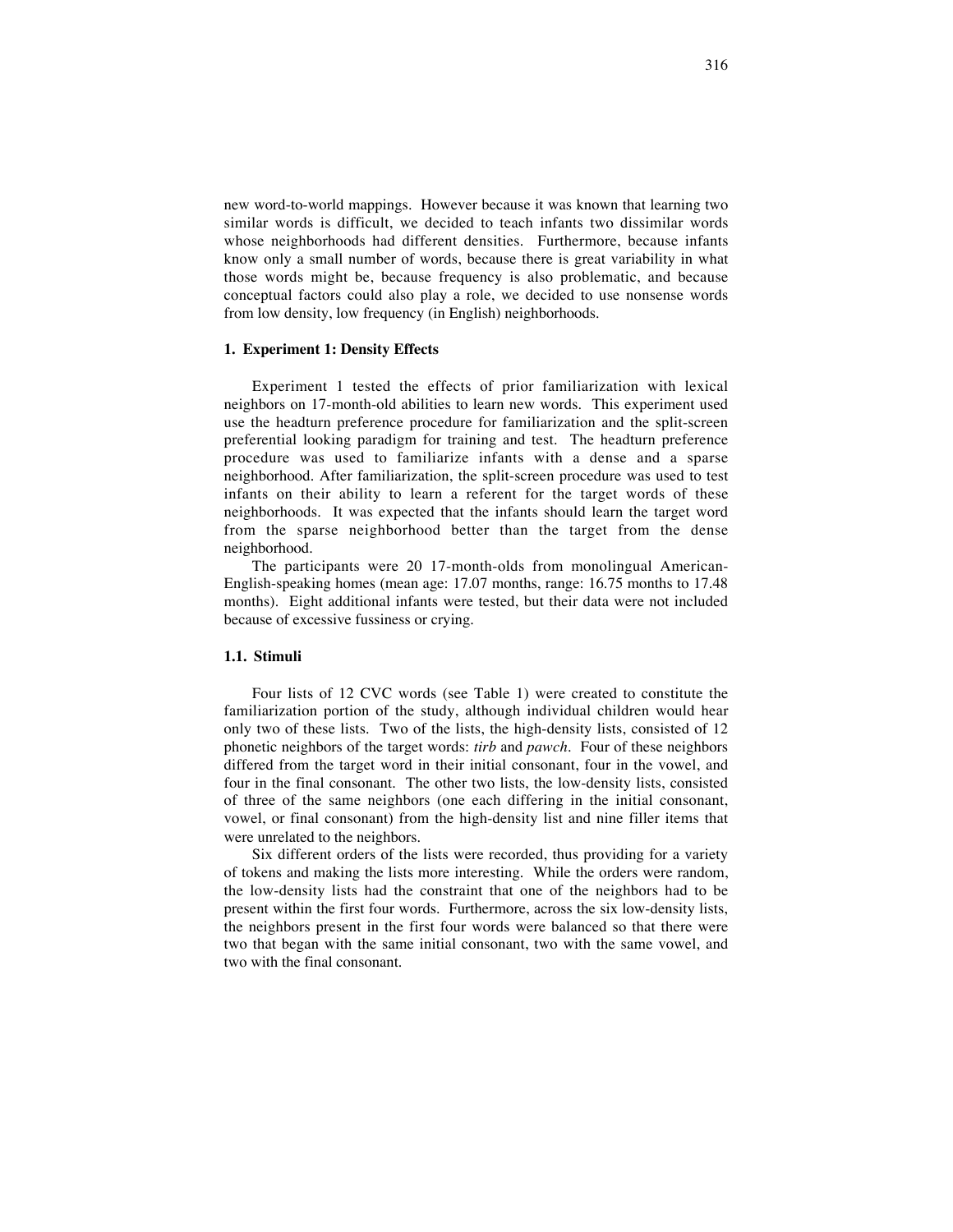| <b>High Density</b> |        | Low Density |       |
|---------------------|--------|-------------|-------|
| Tirb                | Pawch  | Tirb        | Pawch |
| tirng               | pawy   | hoyy        | tav   |
| tirch               | pawth  | deeve       | weem  |
| tirth               | pawng  | tirng       | pawng |
| tirsh               | pawsh  | koys        | fahsh |
| lirh                | thawch | laze        | cheth |
| thirh               | rawch  | nith        | soyng |
| mirb                | nawch  | shirb       | nawch |
| shirb               | sawch  | rauch       | thich |
| tahb                | paych  | shawg       | muhl  |
| tuhb                | pech   | tahb        | pech  |
| tib                 | poych  | zope        | hauch |
| toyb                | puch   | girj        | koeth |

**Table 1. The neighborhoods used in the experiments.**

\*\* Note. All words were presented in random order.

All of the speech samples were recorded with a Shure microphone in a sound-shielded booth by a female native speaker of American-English. Stimuli were digitized on a Computerized Speech Lab (CSL) Model 4300B produced by Kay Elemetrics, at a 20kHz sampling rate via the 16 bit analog-to-digital converter. Digitized versions of the samples (in AIFF format) were transferred to a Macintosh G4 computer for playback during the familiarization portion of the experiment. The average loudness level of the samples, measured with a Quest (Model 215) sound level meter, was  $70 \pm 2$  dB(C) SPL.

For the audio portion of the second half of the study, including the training and test phases, 36 different tokens of the target words were recorded, using the setup described above. For the video portion, two novel objects were designed, and rendered, using Macromedia's Extreme 3D program, a tool for three dimensional modeling and animation. These pictures were then rendered into the splitscreen format using Digital Origin's EditDV software program and the picture-in-picture filter of that program. When presented, the individual pictures of the splitscreen stimuli measured approximately eighteen inches in width by one foot in height. The distance between the pictures was nineteen inches from center to center.

The audio and video were edited together and arranged into training and test blocks in the form described in Table 2. On training trials, only one of the objects was shown, while on test trials both were shown side by side. Each trial was six seconds in length, and repeated the target word at 1, 3, and 5 seconds from the beginning of the trial. On the fifth second after the onset of a trial, the correct object would briefly bob up and down. This motion was included to reinforce infants as to the target of each trial and to increase the likelihood that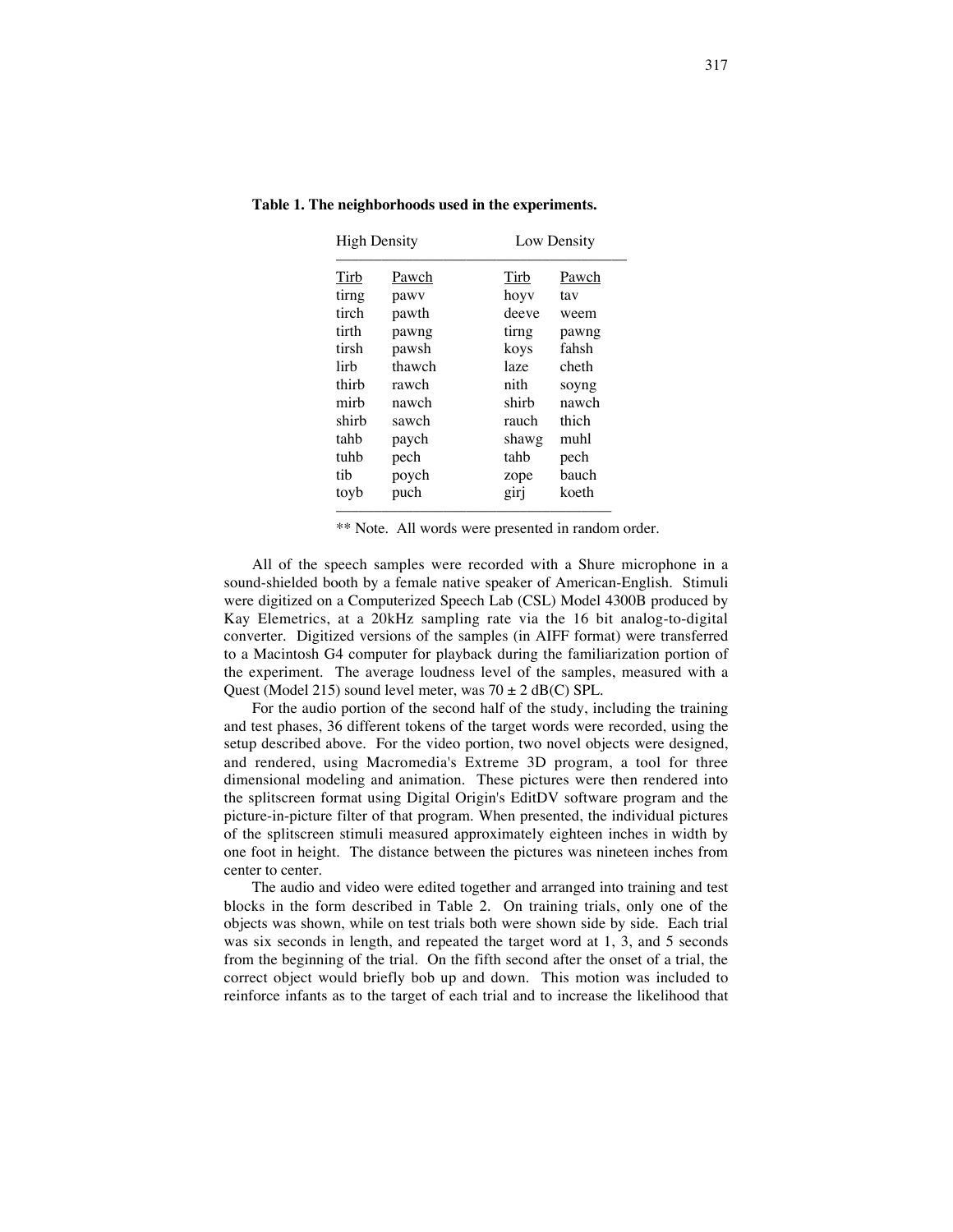they would look toward the target during the first five seconds. The data from the last second was excluded from analysis. Likewise, data from the first second (before the target word was given) was also excluded from the analysis. In addition to the training and test trials, two known word trials were added to the beginning of the experiment in order to familiarize infants with the nature of the task and to provide a baseline measure for infant performance in this task. It should be noted that in all experiments, infants looked longer at the targeted known words in these trials. A two second intertribal interval was between all trials. It consisted of a smiling baby inside a centrally placed circle. No audio was played during this time.

| <b>Visual Display</b> | Sound Track     |  |  |
|-----------------------|-----------------|--|--|
| Familiarization       |                 |  |  |
| Book & Keys           | "Book" $(x 3)$  |  |  |
| Book & Keys           | "Keys" $(x 3)$  |  |  |
| Training              |                 |  |  |
| Tirb                  | "Tirb" $(x 3)$  |  |  |
| Pawch                 | "Pawch" $(x 3)$ |  |  |
| Test                  |                 |  |  |
| Tirh & Pawch          | "Tirb" $(x 3)$  |  |  |
| Tirb & Pawch          | "Pawch" $(x 3)$ |  |  |
| Tirb & Pawch          | "Pawch" $(x 3)$ |  |  |
| Tirh & Pawch          | "Tirb" $(x3)$   |  |  |

#### **Table 2. Splitscreen trials.**

\*\* Note. Each set of trials was counterbalanced. The test and training trials were repeated twice.

### **1.2. Design.**

Using the headturn preference procedure, infants were familiarized with two types of neighborhood lists: the high density and the low density. A different random ordering of the lists was used in each block. Infants heard each type of list six times. We expected that this high number of repetitions would be sufficient to give infants the opportunity to encode the sound patterns of the individual neighbors.

After familiarization, the infants were tested in the splitscreen procedure, and the known word trials and three blocks of training and test trials were played. All children across all experiments heard and saw the same conditions during this portion of the experiment. The only difference in these studies was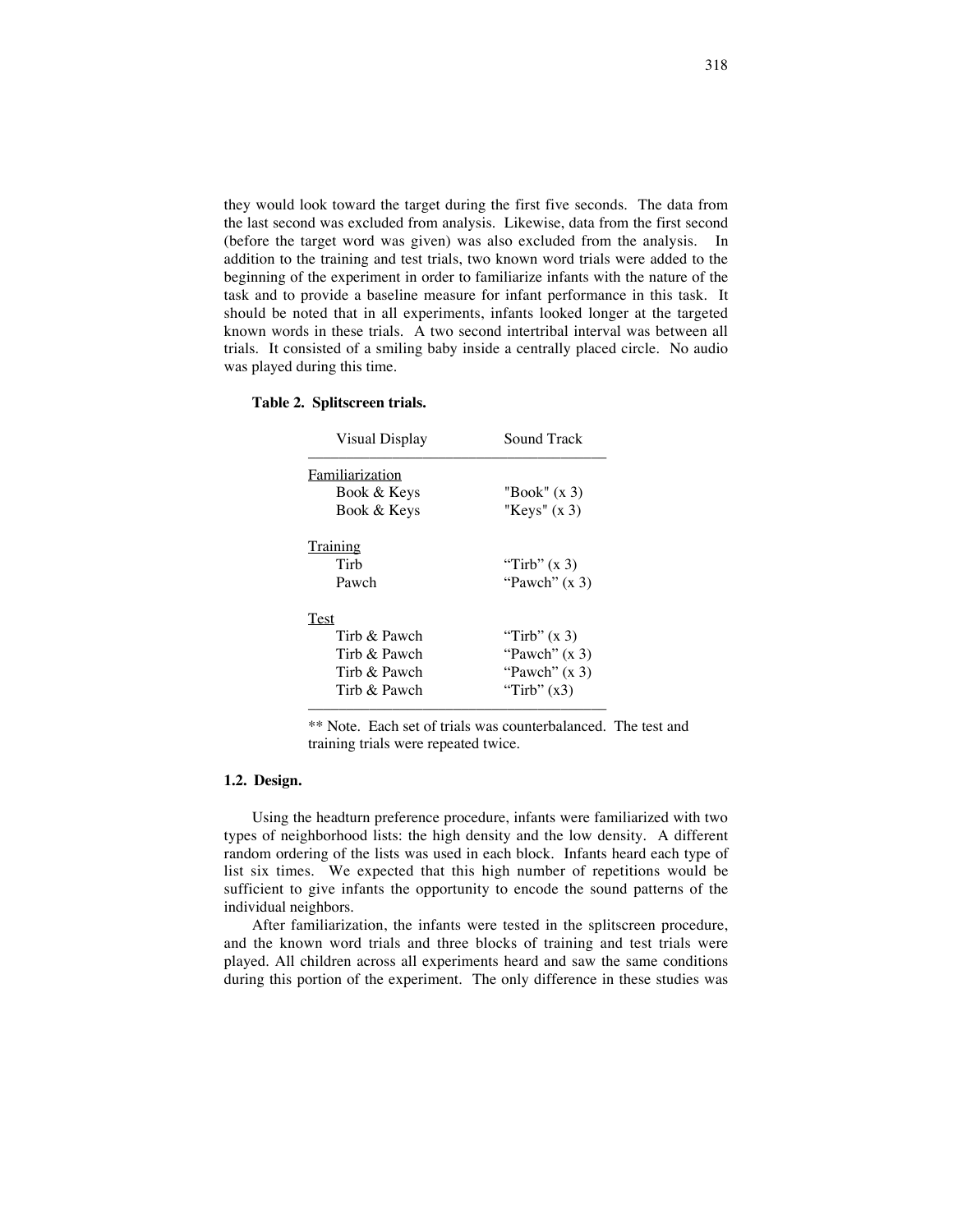in the two kinds of familiarization played to the infants (aka whether infants heard *tirb* as high and *pawch* as low or vice versa).

#### **1.3. Apparatus**

In the familiarization phase, the Macintosh G4 controlled the presentation of the samples. The audio output for the experiment was generated from the digitized waveforms of the samples. The output was fed through a Harmon Kardon audio amplifier (HK-3250) to one of two Cambridge Soundworks (Ensemble II) loudspeakers mounted on the opposite walls of a three-sided enclosure (constructed out of 4 x 6 pegboard panels). On the center panel of the enclosure, directly facing the infant, was a green light mounted at eye level that could be flashed to attract the infants attention. A red light, which also could be flashed, was mounted above each of the hidden loudspeakers on the two side panels. An experimenter, seated behind the center panel, observed the infant. This experimenter initiated each trial by operating a response box linked to the G4 computer. Computer software controlled the selection and randomization of the stimuli. A white curtain suspended around the top of the booth shielded the infants view of the rest of the room.

In the word learning portion of the experiment, a Sony TRV-7000 Digital8 Camcorder was used to play the video stimuli. This video was presented on a 56 inch Sony KLW-9000 LCD Presentation Display. A second Sony TRV-7000 Digital8 Camcorder mounted above the display recorded infant looking, for subsequent frame by frame coding. A large plywood partition, painted white, covered all but the screen of the display and the lens of the camcorder. The partition was present in order to minimize looking to extraneous objects such as the displays volume knobs, the camera microphone, etc.

## **1.4. Procedure.**

For the familiarization portion of the experiment, each infant sat on a caregiver's lap in a chair in the center of the three-sided enclosure. A trial began with the flashing of the green light on the center panel. When the infant fixated on the green light, it was extinguished, and a red light on one of the side panels began to flash. When the infant made a head turn of at least 30 degrees towards the flashing light, the experimenter initiated the speech sample from the loudspeaker under that light. In order to ensure that each infant heard the same stimuli, the list on each trial would play through to completion regardless of where the infants subsequently looked. Following the completion of the list, the green center light would begin to flash, signaling the beginning of a new trial. Both the experimenter and caregiver wore Peltor Aviation 7050 sound-insulated headphones that were playing masking music to prevent him or her from hearing the stimulus materials throughout the duration of the experiment.

In the word learning section, infants sat approximately 45 inches from the presentation display, while the video was played in its entirety. However, if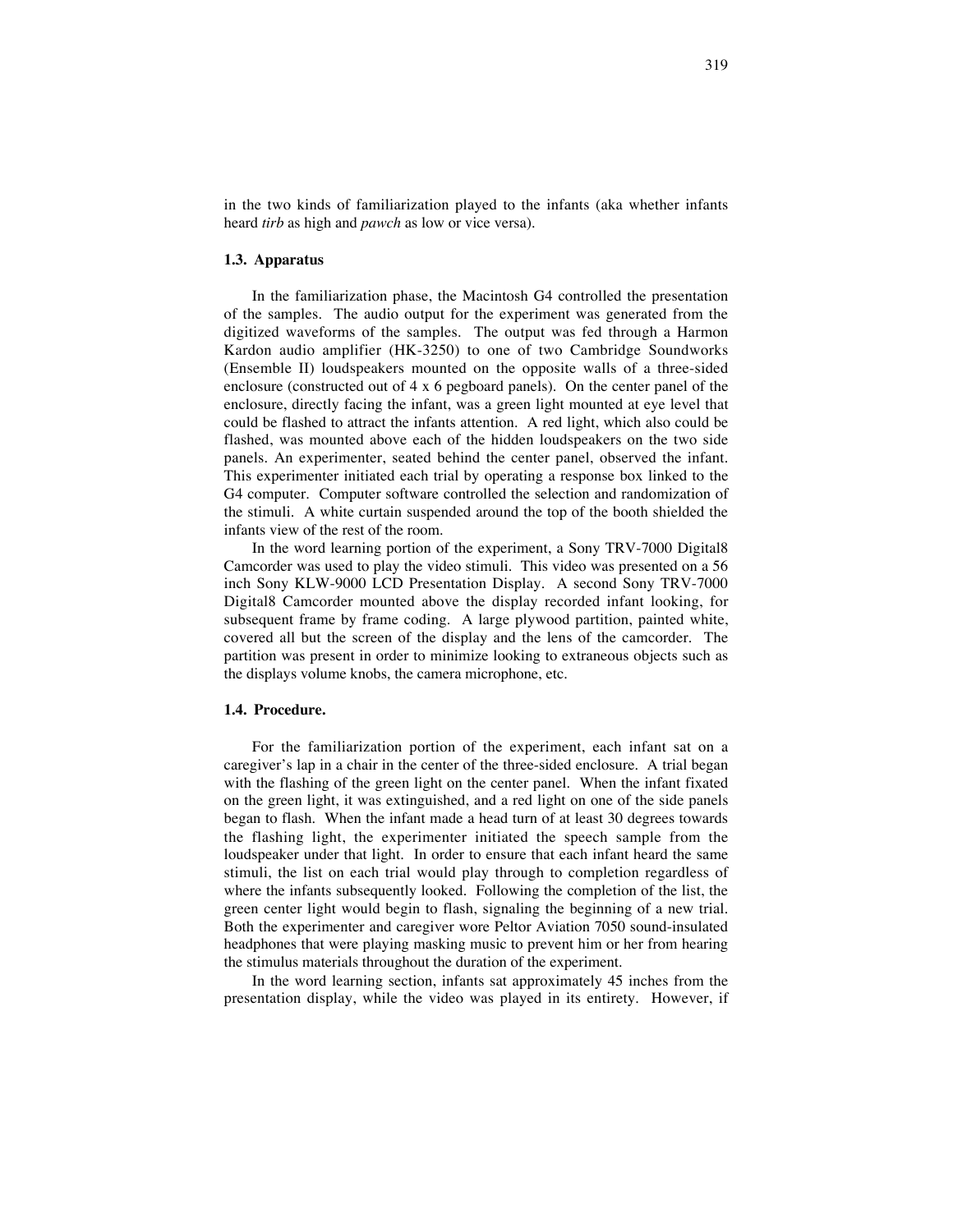infants turned away during a trial, or at the end of a trial, the experimenter would pause the video during the intertrial interval in order to ensure that the infant was looking at the screen for the beginning of each trial. The caregiver wore a blindfold in order to prevent him or her from seeing the target objects throughout the duration of the experiment.

## **1.5. Coding**

All coding was conducted off-line. Digital Origin's EditDV program was used to control the videos of the participants responding. This program allowed coders, blind to the condition being run, to step through these videos, frame by frame, and to mark the beginnings and ends of each left and right look, for all trials. These marks were then exported to a spreadsheet for analysis of the mean looking times to the target and non-target objects. Because of the frame by frame nature of this process, this method was extremely accurate (to within one thirtieth of a second), and inter-rater reliability was kept above .98 percent.

## **1.6. Results and Discussion**

The mean looking times are presented in Table 3. They indicate that infants looked longer at the target over the non-target only in the low-density condition, t  $(19) = 3.12$ ,  $p = .002$ .

|                           | Target          | Non-Target |
|---------------------------|-----------------|------------|
| Experiment $1(6x)$        |                 |            |
| <b>High Density</b>       | 1.44(0.10)      | 1.64(0.12) |
| Low Density               | 1.87(0.13)<br>∗ | 1.22(0.13) |
| <b>Control Study</b>      | 1.54(0.08)      | 1.48(0.08) |
| Experiment $2a(1x)$       |                 |            |
| <b>High Density</b>       | 1.76(0.11)<br>∗ | 1.35(0.10) |
| Low Density               | 1.55(.08)       | 1.55(.13)  |
| Experiment 2b (1x, Token) |                 |            |
| <b>High Density</b>       | 1.52(0.11)<br>∗ | 1.24(0.10) |
| Low Density               | 1.37(0.10)      | 1.35(.12)  |
|                           |                 |            |

#### **Table 3. Mean looking times.**

 $* p < .05$ 

It seems that infants did learn the word from the sparse neighborhood better than the word from the dense neighborhood. In fact, it was the only word they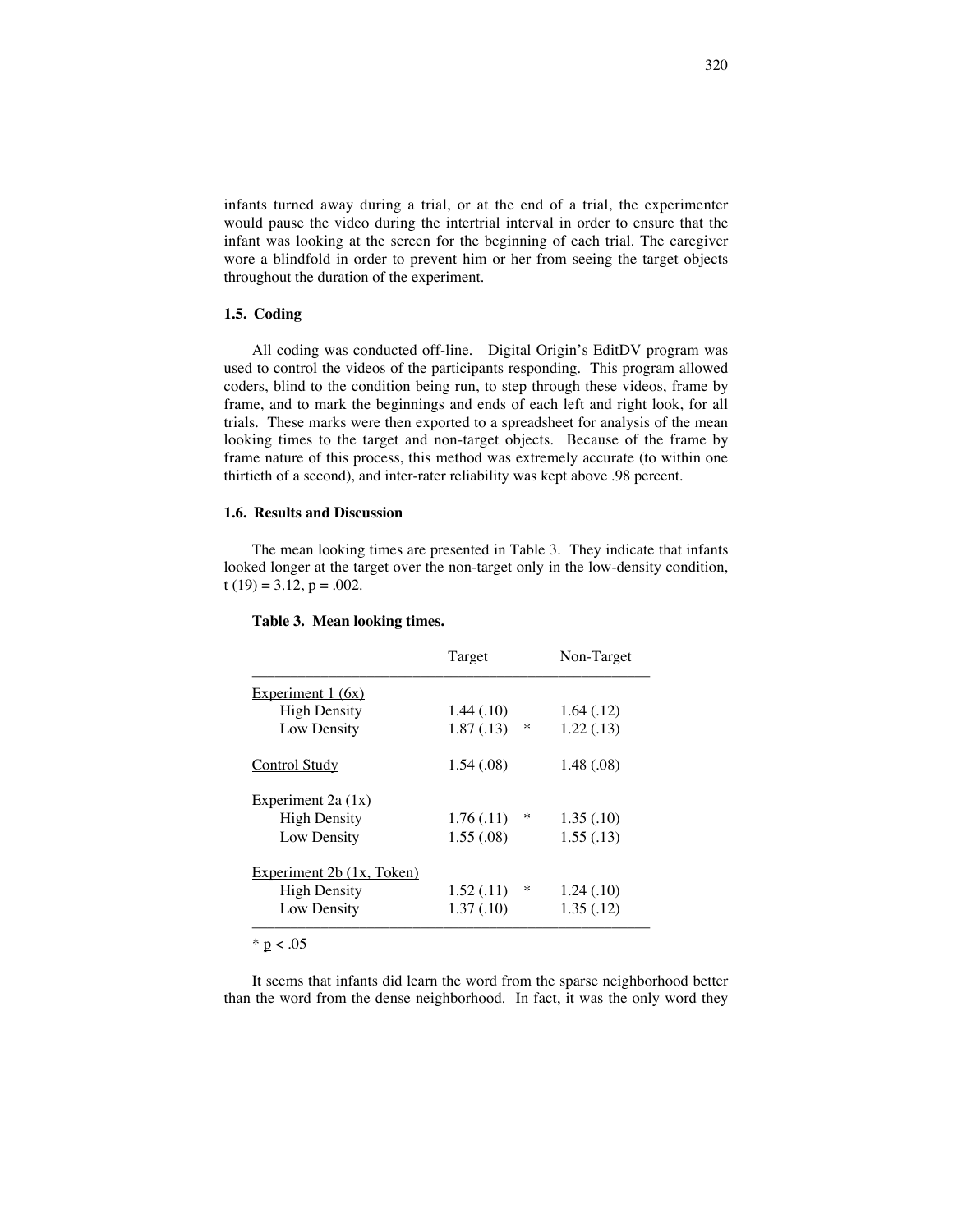reliably learned. These results are in line with those from adult studies showing that targets from dense lexical neighborhoods tend to be recognized more slowly than those from sparse neighborhoods. They also extend such findings by suggesting that infants can construct similarity-based, competitive networks with as little as two minutes' exposure. It would appear that such competitive effects arise even in the process of acquiring new words and even in the absence of any semantic representations for the competitors. Most importantly, however, it would appear that although acoustic representations can be created and maintained in the absence of semantics, they nonetheless have a strong effect on semantic acquisition.

#### **2. Experiment 2 and 3: Probabilistic Effects**

Interestingly however, infants were even better in the low-density condition of experiment 1 than in a control study, which used the same training and test but which familiarized infants six times through two lists of filler items (see Table 3), t (19) = 0.48,  $p =$  n.s. Thus, it appears that having heard some neighbors can be beneficial. This raises the question of why infants learned words in the low-density condition better than having heard no neighborhood at all.

One possible answer appears to be that infants are sensitive to phonotactic probabilities. That is, for example, in the previous study, in the low density condition (for *tirb*) infants had been exposed to the –*irb* sound pattern, the *tir*pattern, and the *t b* pattern six times each. Under this hypothesis, their familiarity with these co-occurrences of phonemes helped infants recognize and process the target word *tirb* faster. Notice that this can't be all that was occurring because infants had also heard, in the high-density condition, the –*awch* pattern, the *paw*- pattern and the *p\_ch* pattern twenty-four times each. Thus, while there is a competitive, inhibitory effect of density, there may also be an opposite, facilitation effect for phonotactic probabilities.

This suggests an interesting manipulation. What would happen if the infants heard the lists only one time through? Then our new high-density (with four times through each of the phonotactic pairings) would be most similar to old low density (with six times through the phonotactic pairings). In such a case, if the phonotactic hypothesis is true, we would expect that our results would reverse – now the new high density would be better than the new lowdensity. Furthermore, if the phonotactic hypothesis is true, then we would also expect that the same results would be seen if infants were familiarized with the target words instead of the neighbors (12 times in the "high density" case and 3 times in the "low density case").

Two additional studies were conducted. Subjects were 40 (20 in each) children of native English speaking parents with no history of hearing loss or language delay. They had a mean age of 17.2 months. The hypothesis was that, in both experiment, words from the high-density/high phonotactic condition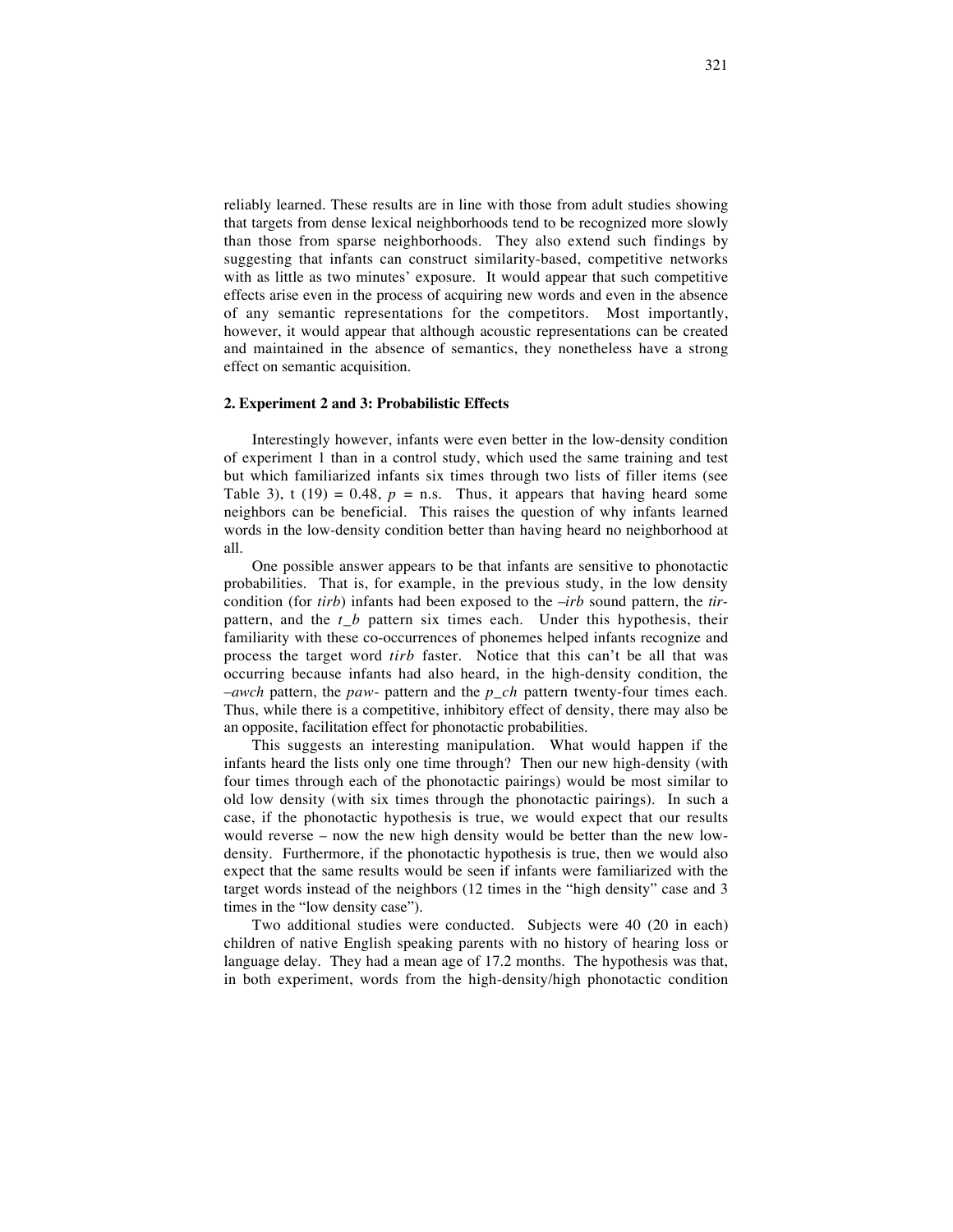would be easier to learn than words from the low-density/low phonotactic neighborhoods.

#### **2.1. Stimuli, Design, Apparatus, Procedure, and Coding**

The stimuli, design, apparatus, procedure and coding were the same as in the previous study. However, infants only heard the high and low density lists one time through.

### **2.2. Results and Discussion**

In contrast to the previous study, infants only learned the word in the highdensity condition (see experiment 2, Table 3). That is they looked significantly longer at the target over the non-target in only the high-density condition, t (19)  $= 2.40, p = .01$ . They did so even if (instead of the neighbors) they heard the target word substituted in their place during familiarization (see experiments 3, Table 3), t (19) = 1.82, *p* = .04.

Thus, it appears that amount of exposure matters. 17-month-old infants briefly exposed to high-density neighborhoods learned the target word from this neighborhood better than the target word from the low-density neighborhood. This was most likely due to infants' sensitivity to probabilistic phonotactics rather than any neighborhood effect per se. In contrast, as infants were exposed more to the neighborhoods, a competitive effect was observed.

Thus, these results suggest a "U-Shaped" relationship between phonotactic effects and lexical density: Brief exposure to dense lexical neighborhoods produces benefits at the phonotactic level, facilitating the learning of new words. More prolonged exposure to dense lexical neighborhoods induces lexical competition, inhibiting the learning of new words.

Still unknown is how the individual frequency of items in the neighborhood and properties of the neighborhood might affect word learning. Nor do we know whether some neighbors are more important than others. Perhaps words that begin the same way have a greater effect than those that share a rhyme?

In any case, it bears noting that the effects observed were due to prior exposure to similar sounding words. Training & Test were identical for all studies. Thus, even before infants learn meanings, their acoustic memory and its similarity-based organization can affect their ability to learn new mappings.

#### **References**

- Barton, David (1978). The discrimination of minimally-different pairs of real words by children aged 2;3 to 2,11. In Natalie Waterson & Catherine Snow (Eds.), *The development of communication* (pp. *255-261*). Chichester: John Wiley & Sons.
- Charles-Luce, Jan, & Luce, Paul. (1990). Similarity neighborhoods in young children's lexicons. *Journal of Child Language, 17*, 205-215.